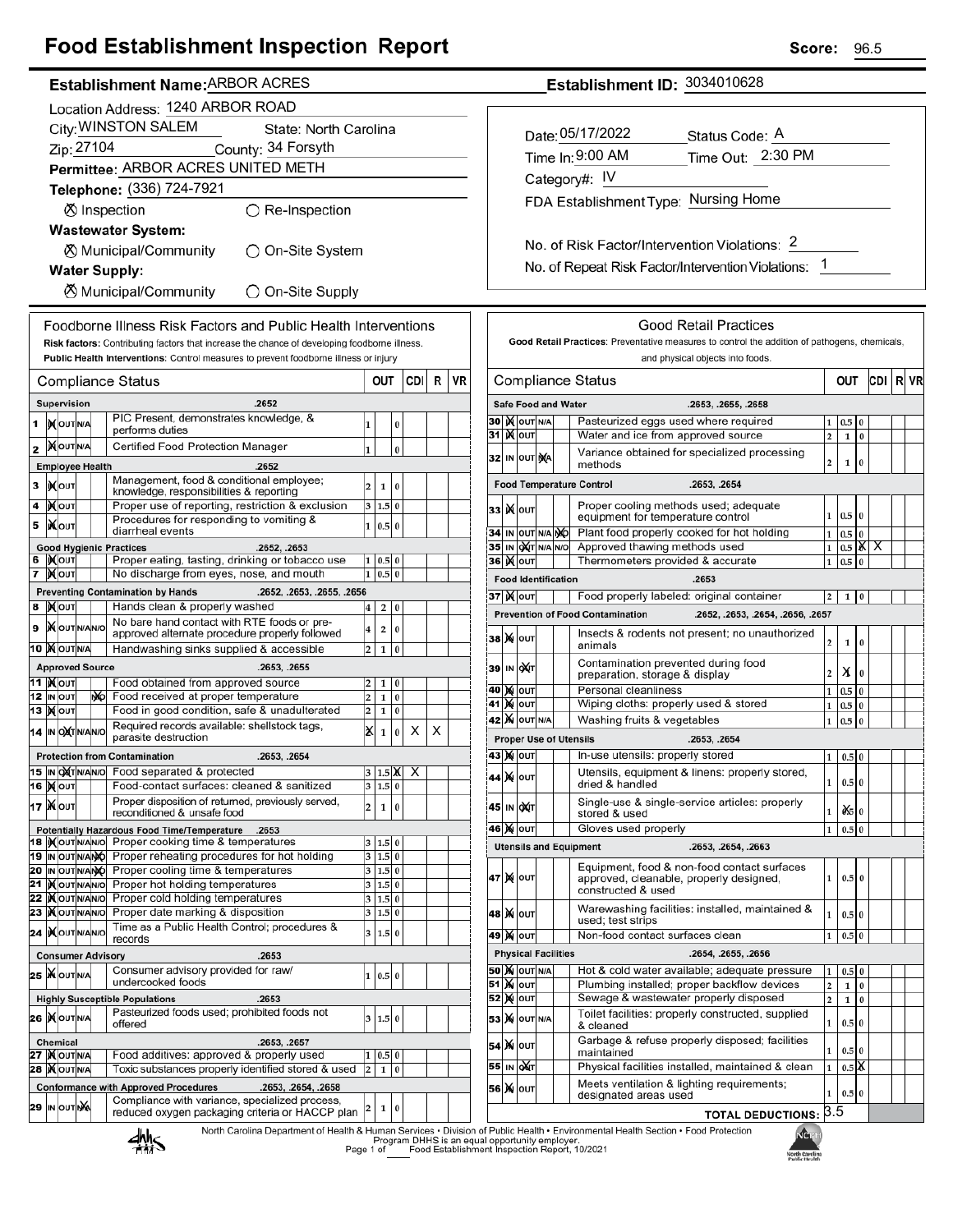# Comment Addendum to Food Establishment Inspection Report

| Establishment Name: ARBOR ACRES |
|---------------------------------|
|                                 |

| Location Address: 1240 ARBOR ROAD                         |                      |  |  |  |  |
|-----------------------------------------------------------|----------------------|--|--|--|--|
| City: WINSTON SALEM                                       | State: <sup>NC</sup> |  |  |  |  |
| County: 34 Forsyth                                        | Zip: 27104           |  |  |  |  |
| Wastewater System: X Municipal/Community   On-Site System |                      |  |  |  |  |
| Water Supply:<br> X  Municipal/Community   On-Site System |                      |  |  |  |  |
| Permittee: ARBOR ACRES UNITED METH                        |                      |  |  |  |  |

Establishment ID: 3034010628

| X  Inspection   Re-Inspection Date: 05/17/2022                                                                |  |
|---------------------------------------------------------------------------------------------------------------|--|
| Comment Addendum Attached?   X Status Code: A<br>Water sample taken? $\Box$ Yes $\boxed{x}$ No Category #: IV |  |
|                                                                                                               |  |

Email 1: bgalaski@arboracres.org

Email 3:

## Telephone: (336) 724-7921

#### **Temperature Observations**

|                    |                                    |             |                         | Effective January 1, 2019 Cold Holding is now 41 degrees or less |            |                              |                            |             |
|--------------------|------------------------------------|-------------|-------------------------|------------------------------------------------------------------|------------|------------------------------|----------------------------|-------------|
| Item<br>hot water  | Location<br>three compartment sink | Temp<br>130 | Item<br>shredded cheese | Location<br>pizza make area                                      | Temp<br>39 | Item<br>broccoli and cheese" | Location                   | Temp<br>178 |
| quat sanitizer     | three compartment sink in<br>nnm   | 200         | flounder                | short order grill                                                | 41         | ham and cheese<br>sandwich   | book nook display case     | 38          |
| chlorine sanitizer | book nook dishmachine              | 50          | salmon                  | 'n                                                               | 41         | chicken salad                | $\pmb{\mathfrak{m}}$       | 33          |
| final rinse        | main kitchen                       | 167         | hot dogs                | 11                                                               | 41         | ServSafe                     | Janell Reynolds 02/09/2027 | 0           |
| beef               | walk-in cooler                     | 35          | chicken                 | Ħ                                                                | 41         |                              |                            |             |
| pork               | $\mathbf{u}$                       | 35          | grouper                 | 2 door refrigerator                                              | 36         |                              |                            |             |
| cheese             | $\pmb{\mathfrak{m}}$               | 37          | flounder                | Ħ                                                                | 36         |                              |                            |             |
| cole slaw          | $\pmb{\mathfrak{m}}$               | 41          | chicken                 | final cook temp                                                  | 187        |                              |                            |             |
| pork               | $\mathbf{u}$                       | 38          | chicken                 | final cook temp                                                  | 202        |                              |                            |             |
| rice               | $\mathbf{u}$                       | 38          | baked potato            | hot holding                                                      | 187        |                              |                            |             |
| spagetti sauce     | Ħ                                  | 29          | flounder                | hot holding                                                      | 165        |                              |                            |             |
| cole slaw          | make unit                          | 37          | broccoli                | $\mathbf{u}$                                                     | 180        |                              |                            |             |
| chow chow          | $\mathbf{u}$                       | 38          | mac and cheese          |                                                                  | 160        |                              |                            |             |
| pico de gallo      | $\pmb{\mathfrak{m}}$               | 38          | black-eyed peas         | Ħ                                                                | 180        |                              |                            |             |
| pimento cheese     | $\pmb{\mathfrak{m}}$               | 39          | shredded lettuce        | book nook make unit                                              | 35         |                              |                            |             |
| shredded cheese    | Ħ                                  | 40          | chicken strips          | Ħ                                                                | 54         |                              |                            |             |
| sliced tomatoes    | $\mathbf{u}$                       | 38          | shredded cheese         | $\pmb{\mathfrak{m}}$                                             | 40         |                              |                            |             |
| air temp           | grab and go                        | 41          | sliced tomatoes         |                                                                  | 39         |                              |                            |             |
| lettuce            | pizza make area                    | 39          | sliced turkey           | Ħ                                                                | 37         |                              |                            |             |
| sausage            | $\pmb{\mathfrak{m}}$               | 39          | tomato soup             | book nook hot holding                                            | 160        |                              |                            |             |
|                    |                                    |             |                         |                                                                  |            |                              |                            |             |

First Last John Shaber<br>Cing Beth PEAR Person in Charge (Print & Sign): Jolie Shafer First Last Regulatory Authority (Print & Sign): Craig example and Bethel REHS ID: 1766 - Bethel, Craig Verification Required Date: REHS Contact Phone Number: (336) 703-3143<br>North Carolina Department of Health & Human Services (1988) pivision of Public Health (1989) per North Carolina Department of Health & Human Services (1989) per Pood Establishment

North Carolina Department of Health & Human Services

Page 1 of



● Food Protection Program